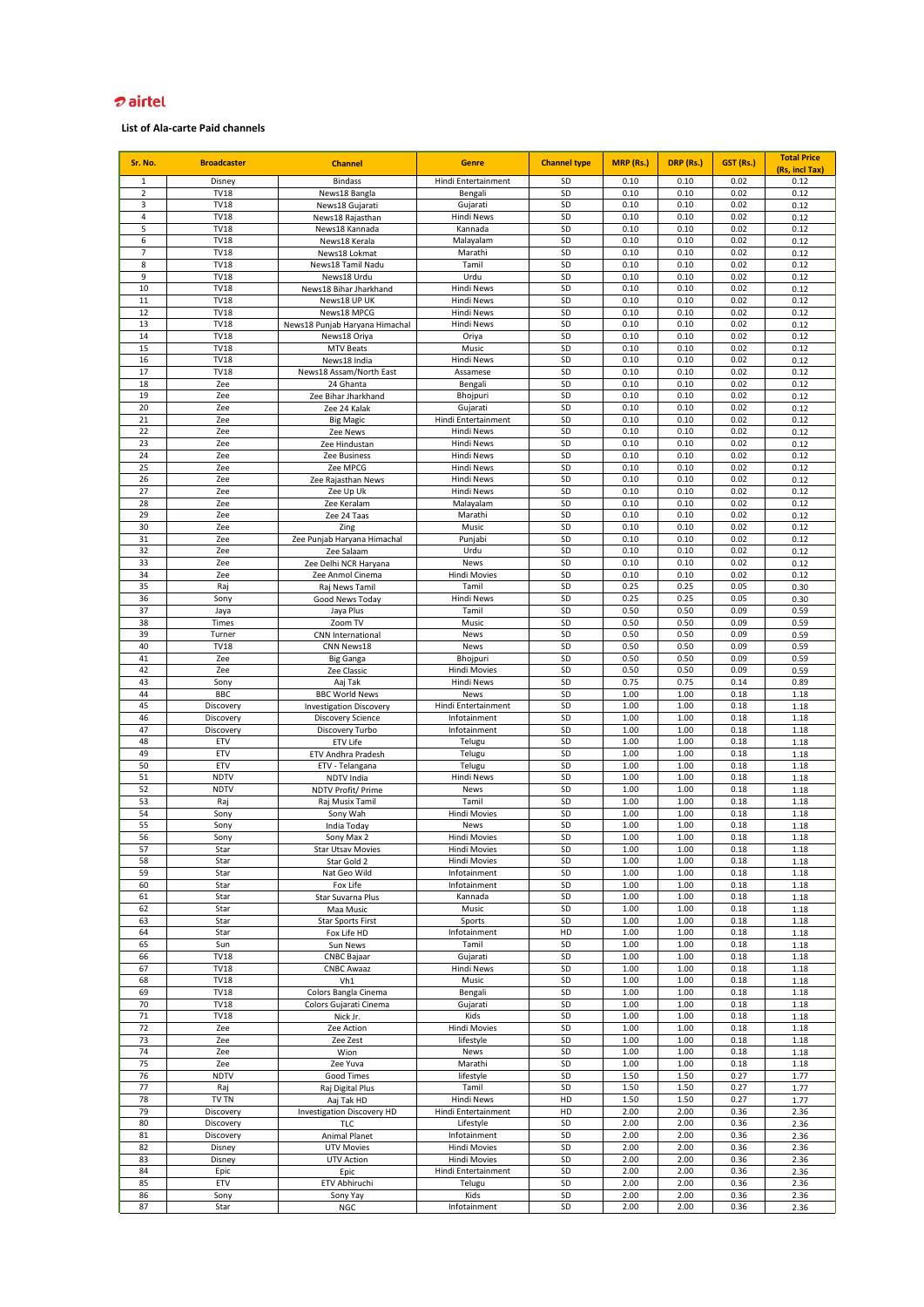# <del>o</del> airtel

| Sr. No. | <b>Broadcaster</b> | <b>Channel</b>         | <b>Genre</b>        | <b>Channel type</b> | MRP (Rs.) | DRP (Rs.) | GST (Rs.) | <b>Total Price</b><br>(Rs, incl Tax) |
|---------|--------------------|------------------------|---------------------|---------------------|-----------|-----------|-----------|--------------------------------------|
| 88      | Star               | Vijay Super            | Tamil               | <b>SD</b>           | 2.00      | 2.00      | 0.36      | 2.36                                 |
| 89      | Star               | Maa Gold               | Telugu              | SD                  | 2.00      | 2.00      | 0.36      | 2.36                                 |
| 90      | Star               | Star Sports 3          | Sports              | SD                  | 2.00      | 2.00      | 0.36      | 2.36                                 |
| 91      | Tarang             | <b>Tarang Music</b>    | Oriya               | SD                  | 2.00      | 2.00      | 0.36      | 2.36                                 |
| 92      | Tarang             | Prathana TV            | Oriya               | SD                  | 2.00      | 2.00      | 0.36      | 2.36                                 |
| 93      | <b>Times</b>       | <b>Mirror Now</b>      | <b>News</b>         | SD                  | 0.50      | 0.50      | 0.09      | 0.59                                 |
| 94      | <b>TV18</b>        | Colors Kannada Cinema  | Kannada             | SD                  | 2.00      | 2.00      | 0.36      | 2.36                                 |
| 95      | <b>TV18</b>        | Sonic                  | Kids                | SD                  | 2.00      | 2.00      | 0.36      | 2.36                                 |
| 96      | Zee                | Zee Bangla Cinema      | Bengali             | SD                  | 2.00      | 2.00      | 0.36      | 2.36                                 |
| 97      | Zee                | Zee Bollywood          | <b>Hindi Movies</b> | SD                  | 2.00      | 2.00      | 0.36      | 2.36                                 |
| 98      | Zee                | Zee Talkies            | Marathi             | SD                  | 2.00      | 2.00      | 0.36      | 2.36                                 |
| 99      | Jaya               | Jaya Max               | Tamil               | SD                  | 2.25      | 2.25      | 0.41      | 2.66                                 |
| 100     | Jaya               | J Movies               | Tamil               | SD                  | 2.25      | 2.25      | 0.41      | 2.66                                 |
| 101     | Discovery          | Animal Planet HD World | Infotainment        | HD                  | 3.00      | 3.00      | 0.54      | 3.54                                 |
| 102     | Discovery          | Discovery Kids         | Kids                | SD                  | 3.00      | 3.00      | 0.54      | 3.54                                 |
| 103     | Discovery          | TLC HD                 | Lifestyle           | HD                  | 3.00      | 3.00      | 0.54      | 3.54                                 |
| 104     | Disney             | Disney Junior          | Kids                | SD                  | 3.00      | 3.00      | 0.54      | 3.54                                 |
| 105     | Disney             | Marvel HQ              | Kids                | SD                  | 3.00      | 3.00      | 0.54      | 3.54                                 |
| 106     | <b>NDTV</b>        | <b>NDTV 24X7</b>       | <b>News</b>         | SD                  | 3.00      | 3.00      | 0.54      | 3.54                                 |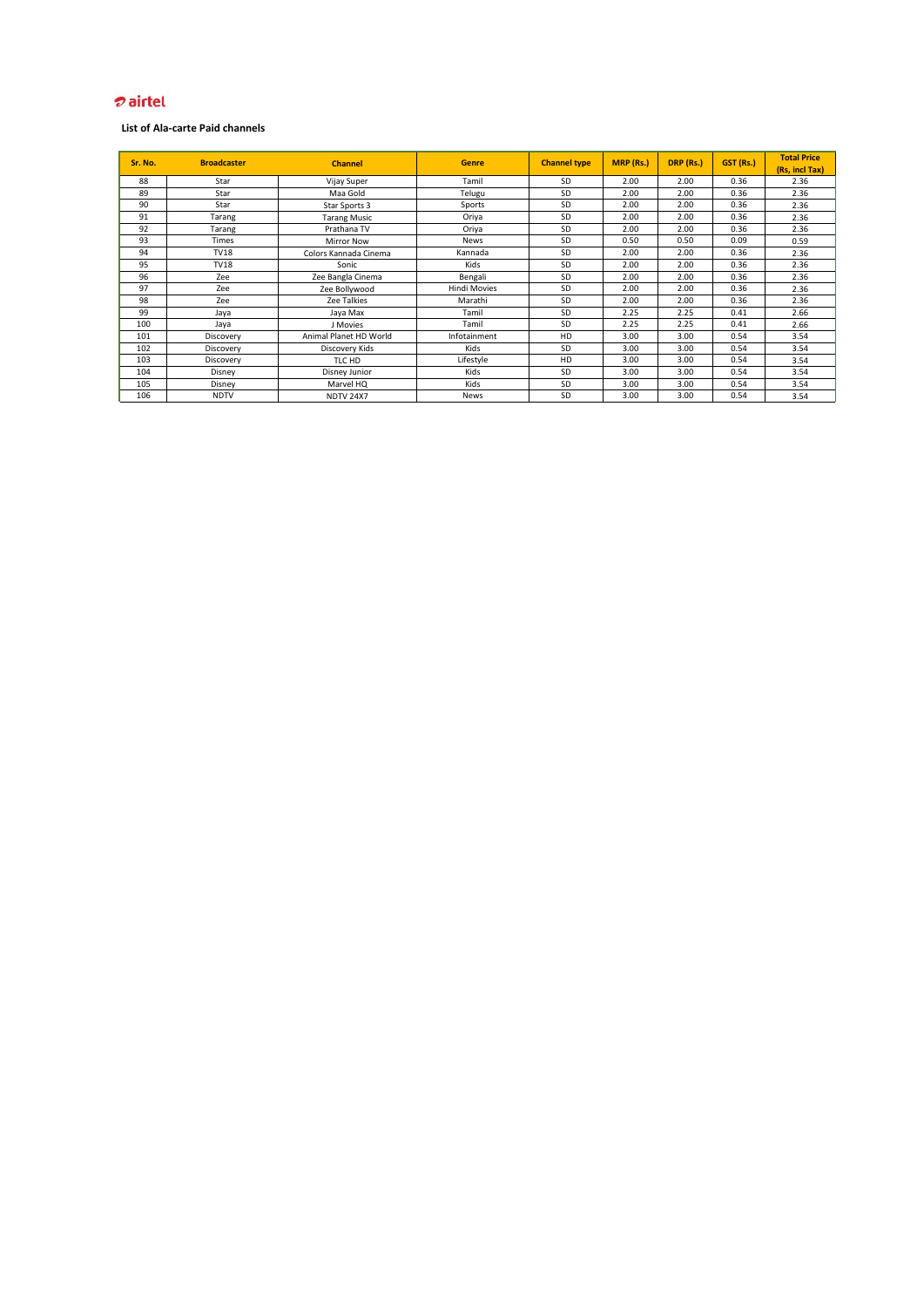# *D* airtel

| Sr. No.    | <b>Broadcaster</b>         | <b>Channel</b>                                  | <b>Genre</b>                                   | <b>Channel type</b> | MRP (Rs.)      | DRP (Rs.)      | GST (Rs.)    | <b>Total Price</b>     |
|------------|----------------------------|-------------------------------------------------|------------------------------------------------|---------------------|----------------|----------------|--------------|------------------------|
| 107        | Other                      | Mega TV                                         | Tamil                                          | SD                  | 3.00           | 3.00           | 0.54         | (Rs, incl Tax)<br>3.54 |
| 108        | Other                      | <b>Travel Xp</b>                                | Lifestyle                                      | SD                  | 3.00           | 3.00           | 0.54         | 3.54                   |
| 109        | Raj                        | Raj TV                                          | Tamil                                          | SD                  | 3.00           | 3.00           | 0.54         | 3.54                   |
| 110        | Times                      | Et Now                                          | <b>News</b>                                    | SD                  | 3.00           | 3.00           | 0.54         | 3.54                   |
| 111        | Times                      | <b>Times Now</b>                                | News                                           | SD                  | 3.00           | 3.00           | 0.54         | 3.54                   |
| 112        | <b>TV18</b>                | <b>Colors Super</b>                             | Kannada                                        | SD                  | 3.00           | 3.00           | 0.54         | 3.54                   |
| 113<br>114 | <b>TV18</b><br><b>TV18</b> | <b>MTV</b><br><b>Colors Tamil</b>               | Music<br>Tamil                                 | SD<br>SD            | 3.00<br>3.00   | 3.00<br>3.00   | 0.54<br>0.54 | 3.54<br>3.54           |
| 115        | <b>TV18</b>                | <b>Colors Cineplex</b>                          | <b>Hindi Movies</b>                            | SD                  | 3.00           | 3.00           | 0.54         | 3.54                   |
| 116        | <b>TV18</b>                | History TV 18                                   | Infotainment                                   | SD                  | 3.00           | 3.00           | 0.54         | 3.54                   |
| 117        | <b>TV18</b>                | History TV 18 HD                                | Infotainment                                   | HD                  | 7.00           | 7.00           | 1.26         | 8.26                   |
| 118        | Discovery                  | Discovery Channel                               | Infotainment                                   | SD                  | 4.00           | 4.00           | 0.72         | 4.72                   |
| 119        | Star                       | Star Sports 1 Bangla                            | Sports                                         | SD                  | 19             | 19             | 3.42         | 22.42                  |
| 120        | Discovery                  | Eurosports                                      | Sports                                         | SD                  | 4.00           | 4.00           | 0.72         | 4.72                   |
| 121        | Discovery                  | D Tamil                                         | Tamil                                          | SD                  | 4.00           | 4.00<br>4.00   | 0.72         | 4.72                   |
| 122<br>123 | Sony<br>Sony               | Sony Aath<br>Sony BBC Earth                     | Bengali<br>Infotainment                        | SD<br>SD            | 4.00<br>4.00   | 4.00           | 0.72<br>0.72 | 4.72<br>4.72           |
| 124        | Sony                       | Sony Marathi                                    | Marathi                                        | SD                  | 4.00           | 4.00           | 0.72         | 4.72                   |
| 125        | Sun                        | Surya Music                                     | Malayalam                                      | SD                  | 4.00           | 4.00           | 0.72         | 4.72                   |
| 126        | Sun                        | Gemini Music                                    | Telugu                                         | SD                  | 4.00           | 4.00           | 0.72         | 4.72                   |
| 127        | Sun                        | Khushi TV                                       | Telugu                                         | SD                  | 4.00           | 4.00           | 0.72         | 4.72                   |
| 128        | Sun                        | Khushi TV                                       | Telugu                                         | SD                  | 4.00           | 4.00           | 0.72         | 4.72                   |
| 129        | Sun                        | Surya Comedy                                    | Malayalam                                      | SD                  | 4.00           | 4.00           | 0.72         | 4.72                   |
| 130<br>131 | Tarang<br><b>TV18</b>      | Alankar<br>CNBC TV18                            | Oriya<br>News                                  | SD<br>SD            | 4.00<br>4.00   | 4.00<br>4.00   | 0.72<br>0.72 | 4.72<br>4.72           |
| 132        | Zee                        | Zee Pichhar                                     | Kannada                                        | SD                  | 3.00           | 3.00           | 0.54         | 3.54                   |
| 133        | Zee                        | &Xplor HD                                       | <b>Hindi Movies</b>                            | HD                  | 4.00           | 4.00           | 0.72         | 4.72                   |
| 134        | Turner                     | Cartoon Network                                 | Kids                                           | SD                  | 4.25           | 4.25           | 0.77         | 5.02                   |
| 135        | Turner                     | Pogo                                            | Kids                                           | SD                  | 4.25           | 4.25           | 0.77         | 5.02                   |
| 136        | Star                       | Nat Geo Wild HD                                 | Infotainment                                   | HD                  | 5.00           | 5.00           | 0.90         | 5.90                   |
| 137        | Star                       | <b>Asianet Plus</b>                             | Tamil                                          | SD                  | 5.00           | 5.00           | 0.90         | 5.90                   |
| 138<br>139 | Sun<br>Sun                 | Kochu TV                                        | Malayalam                                      | SD<br>SD            | 5.00<br>5.00   | 5.00<br>5.00   | 0.90<br>0.90 | 5.90                   |
| 140        | Sun                        | Gemini Comedy<br>Gemini Life                    | Telugu<br>Telugu                               | SD                  | 5.00           | 5.00           | 0.90         | 5.90<br>5.90           |
| 141        | Times                      | Times Now World HD                              | <b>English News</b>                            | HD                  | 5.00           | 5.00           | 0.90         | 5.90                   |
| 142        | <b>TV18</b>                | Colors Gujarati                                 | Gujarati                                       | SD                  | 5.00           | 5.00           | 0.90         | 5.90                   |
| 143        | <b>TV18</b>                | Colors Infinity                                 | Engent                                         | SD                  | 5.00           | 5.00           | 0.90         | 5.90                   |
| 144        | <b>TV18</b>                | Comedy Central                                  | Engent                                         | SD                  | 5.00           | 5.00           | 0.90         | 5.90                   |
| 145        | <b>TV18</b>                | <b>Colors Cineplex HD</b>                       | <b>Hindi Movies</b>                            | HD                  | 5.00           | 5.00           | 0.90         | 5.90                   |
| 146        | Discovery                  | Discovery World HD                              | Infotainment                                   | HD                  | 6.00           | 6.00           | 1.08         | 7.08                   |
| 147<br>148 | Disney<br>ETV              | Hungama TV<br><b>ETV Cinema</b>                 | Kids                                           | SD<br>SD            | 6.00<br>6.00   | 6.00<br>6.00   | 1.08<br>1.08 | 7.08<br>7.08           |
| 149        | Jaya                       | Jaya TV                                         | Telugu<br>Tamil                                | SD                  | 6.00           | 6.00           | 1.08         | 7.08                   |
| 150        | Star                       | Star Sports 2                                   | Sports                                         | SD                  | 6.00           | 6.00           | 1.08         | 7.08                   |
| 151        | Star                       | Star Sports Bangla Promo Topup                  | Sports                                         | SD                  | 6.00           | 6.00           | 1.08         | 7.08                   |
| 152        | Star                       | Jalsha Movies                                   | Bengali                                        | SD                  | 6.00           | 6.00           | 1.08         | 7.08                   |
| 153        | Sun                        | Chintu TV                                       | Kannada                                        | SD                  | 6.00           | 6.00           | 1.08         | 7.08                   |
| 154        | Sun                        | Udaya Comedy                                    | Kannada                                        | SD                  | 6.00           | 6.00           | 1.08         | 7.08                   |
| 155<br>156 | Sun<br>Sun                 | Udaya Music                                     | Kannada<br>Tamil                               | SD<br>SD            | 6.00<br>6.00   | 6.00<br>6.00   | 1.08<br>1.08 | 7.08                   |
| 157        | Sun                        | Sun Music<br>Chutti TV                          | Tamil                                          | SD                  | 6.00           | 6.00           | 1.08         | 7.08<br>7.08           |
| 158        | Times                      | <b>MNX</b>                                      | <b>English Movies</b>                          | SD                  | 6.00           | 6.00           | 1.08         | 7.08                   |
| 159        | Times                      | Romedy Now                                      | <b>English Movies</b>                          | SD                  | 6.00           | 6.00           | 1.08         | 7.08                   |
| 160        | <b>TV18</b>                | Nick                                            | Kids                                           | SD                  | 6.00           | 6.00           | 1.08         | 7.08                   |
| 161        | <b>TV18</b>                | Colors Oriya                                    | Oriya                                          | SD                  | 6.00           | 6.00           | 1.08         | 7.08                   |
| 162        | Zee                        | & Pictures                                      | <b>Hindi Movies</b>                            | SD                  | 6.00           | 6.00           | 1.08         | 7.08                   |
| 163<br>164 | ETV<br>Star                | ETV Plus                                        | Telugu                                         | SD<br>SD            | 7.00<br>7.00   | 7.00<br>7.00   | 1.26<br>1.26 | 8.26                   |
| 165        | Star                       | Star Sports Select 2<br><b>Star Gold Select</b> | Sports<br><b>Hindi Movies</b>                  | SD                  | 7.00           | 7.00           | 1.26         | 8.26<br>8.26           |
| 166        | <b>TV18</b>                | Colors Bangla                                   | Bengali                                        | SD                  | 7.00           | 7.00           | 1.26         | 8.26                   |
| 167        | <b>TV18</b>                | Colors Tamil HD                                 | Tamil                                          | HD                  | 7.00           | 7.00           | 1.26         | 8.26                   |
| 168        | Disney                     | UTV HD                                          | <b>Hindi Movies</b>                            | HD                  | 8.00           | 8.00           | 1.44         | 9.44                   |
| 169        | Disney                     | <b>Disney Channel</b>                           | Kids                                           | SD                  | 8.00           | 8.00           | 1.44         | 9.44                   |
| 170        | Star                       | Star Gold                                       | <b>Hindi Movies</b>                            | SD                  | 8.00           | 8.00           | 1.44         | 9.44                   |
| 171<br>172 | Star<br>Star               | Star World<br>Star Gold Select HD               | Engent<br><b>Hindi Movies</b>                  | SD<br>HD            | 8.00<br>8.00   | 8.00<br>8.00   | 1.44<br>1.44 | 9.44<br>9.44           |
| 173        | Zee                        | Zee Keralam HD                                  | Malayalam                                      | HD                  | 8.00           | 8.00           | 1.44         | 9.44                   |
| 174        | Star                       | Star World HD                                   | English Entertainment                          | HD                  | 9.00           | 9.00           | 1.62         | 10.62                  |
| 175        | Star                       | Star World Premiere HD                          | <b>English Movies</b>                          | HD                  | 9.00           | 9.00           | 1.62         | 10.62                  |
| 176        | Star                       | Star Pravah                                     | Marathi                                        | SD                  | 9.00           | 9.00           | 1.62         | 10.62                  |
| 177        | Star                       | Star Suvarna                                    | Kannada                                        | SD                  | 9.00           | 9.00           | 1.62         | 10.62                  |
| 178        | Sun                        | Adithya TV                                      | Tamil                                          | SD                  | 9.00           | 9.00           | 1.62         | 10.62                  |
| 179<br>180 | Sun                        | Sun Life                                        | Tamil                                          | SD<br>HD            | 9.00<br>9.00   | 9.00<br>9.00   | 1.62<br>1.62 | 10.62                  |
| 181        | Times<br><b>TV18</b>       | MNX HD<br>Colors Infinity HD                    | <b>English Movies</b><br>English Entertainment | HD                  | 9.00           | 9.00           | 1.62         | 10.62<br>10.62         |
| 182        | <b>TV18</b>                | Comedy Central HD                               | <b>English Entertainment</b>                   | HD                  | 9.00           | 9.00           | 1.62         | 10.62                  |
| 183        | Sony                       | Sony BBC Earth HD                               | Infotainment                                   | HD                  | 10.00          | 10.00          | 1.80         | 11.80                  |
| 184        | Sony                       | Sony Pix                                        | <b>English Movies</b>                          | SD                  | 10.00          | 10.00          | 1.80         | 11.80                  |
| 185        | Star                       | Star Movies Select HD                           | <b>English Movies</b>                          | HD                  | 10.00          | 10.00          | 1.80         | 11.80                  |
| 186        | Star                       | Star Gold HD                                    | <b>Hindi Movies</b>                            | HD                  | 10.00          | 10.00          | 1.80         | 11.80                  |
| 187        | Star                       | NGC HD                                          | Infotainment                                   | HD                  | 10.00          | 10.00          | 1.80         | 11.80                  |
| 188<br>189 | Star<br>Star               | <b>Star Bharat</b>                              | Hindi Entertainment                            | SD<br>SD            | 10.00<br>10.00 | 10.00<br>10.00 | 1.80<br>1.80 | 11.80                  |
| 190        | Star                       | Maa Movies<br>Star Sports Select 2 HD           | Telugu<br>Sports                               | HD                  | 10.00          | 10.00          | 1.80         | 11.80<br>11.80         |
| 191        | Tarang                     | Tarang                                          | Oriya                                          | SD                  | 10.00          | 10.00          | 1.80         | 11.80                  |
| 192        | Times                      | Movies Now                                      | <b>English Movies</b>                          | SD                  | 10.00          | 10.00          | 1.80         | 11.80                  |
| 193        | Times                      | $Mn+HD$                                         | <b>English Movies</b>                          | HD                  | 10.00          | 10.00          | 1.80         | 11.80                  |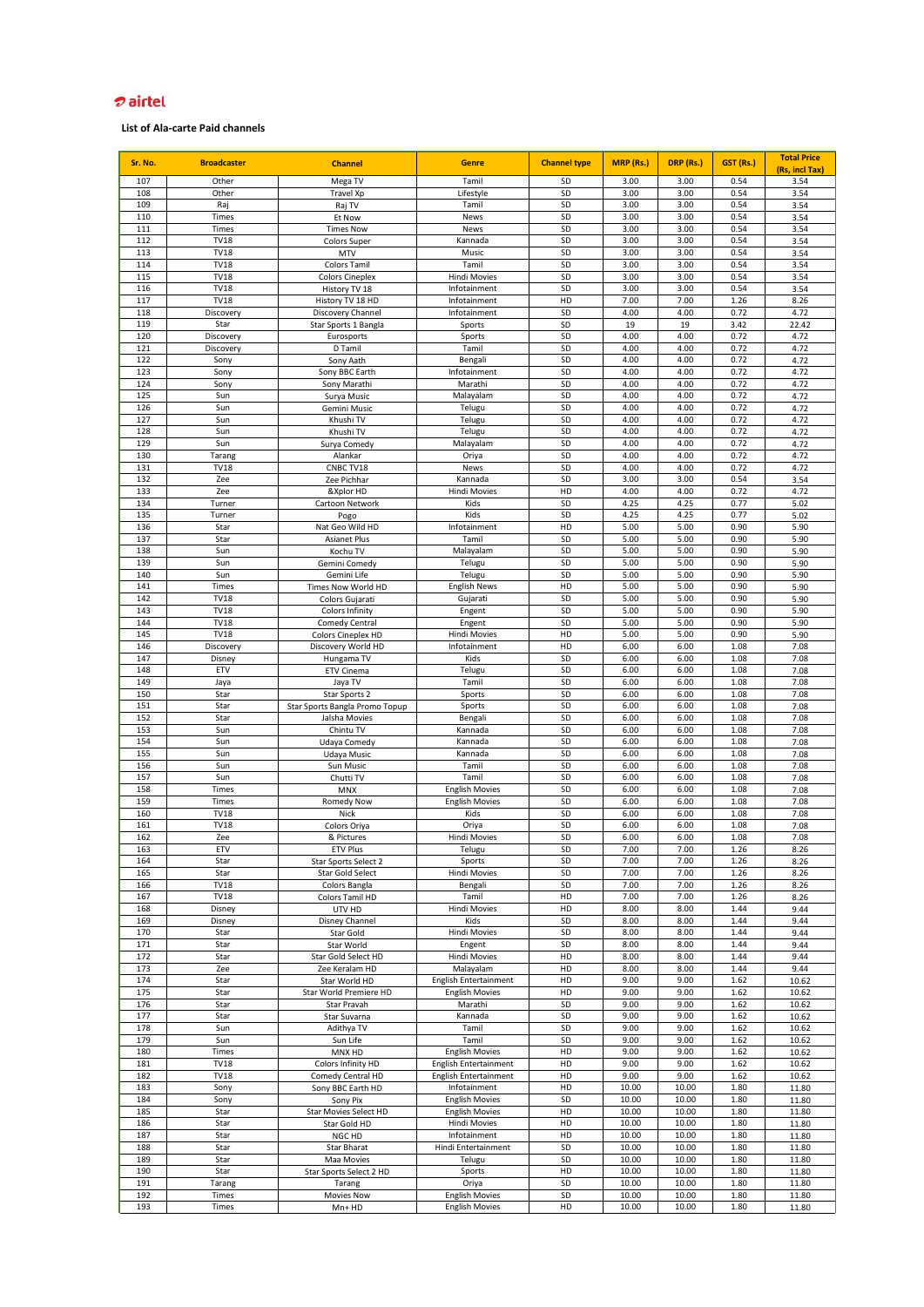# *D* airtel

| Sr. No.    | <b>Broadcaster</b>  | <b>Channel</b>                           | <b>Genre</b>                               | <b>Channel type</b> | MRP (Rs.)      | DRP (Rs.)      | GST (Rs.)    | <b>Total Price</b><br>(Rs, incl Tax) |
|------------|---------------------|------------------------------------------|--------------------------------------------|---------------------|----------------|----------------|--------------|--------------------------------------|
| 194        | <b>TV18</b>         | Colors Marathi                           | Marathi                                    | SD                  | 10.00          | 10.00          | 1.80         | 11.80                                |
| 195        | <b>TV18</b>         | Nick HD                                  | Kids                                       | HD                  | 10.00          | 10.00          | 1.80         | 11.80                                |
| 196<br>197 | Zee<br>Sun          | Zee Cinemalu<br>Surya Movies             | Telugu<br>Malayalam                        | SD<br>SD            | 10.00<br>11.00 | 10.00<br>11.00 | 1.80<br>1.98 | 11.80<br>12.98                       |
| 198        | Disney              | Disney International HD                  | <b>English Movies</b>                      | HD                  | 12.00          | 12.00          | 2.16         | 14.16                                |
| 199        | Star                | <b>Star Movies</b>                       | <b>English Movies</b>                      | SD                  | 12.00          | 12.00          | 2.16         | 14.16                                |
| 200<br>201 | Sun<br>Times        | Surya TV<br>Movies Now HD                | Malayalam<br><b>English Movies</b>         | SD<br>HD            | 12.00<br>12.00 | 12.00<br>12.00 | 2.16<br>2.16 | 14.16<br>14.16                       |
| 202        | Zee                 | Zee Tamil                                | Tamil                                      | SD                  | 12.00          | 12.00          | 2.16         | 14.16                                |
| 203        | Zee                 | & TV                                     | Hindi Entertainment                        | SD                  | 12.00          | 12.00          | 2.16         | 14.16                                |
| 204<br>205 | <b>TV18</b><br>Sony | Colors Bangla HD<br>Sony Pix HD          | Bengali<br><b>English Movies</b>           | HD<br>HD            | 14.00<br>15.00 | 14.00<br>15.00 | 2.52<br>2.70 | 16.52<br>17.70                       |
| 206        | Sony                | Sony Max                                 | <b>Hindi Movies</b>                        | SD                  | 15.00          | 15.00          | 2.70         | 17.70                                |
| 207        | Sony                | Sony Six                                 | Sports                                     | SD                  | 15.00          | 15.00          | 2.70         | 17.70                                |
| 208<br>209 | Sony<br>Star        | Sony Ten 2                               | Sports<br>Malayalam                        | SD<br>SD            | 15.00<br>15.00 | 15.00<br>15.00 | 2.70<br>2.70 | 17.70<br>17.70                       |
| 210        | Star                | <b>Asianet Movies</b><br>Star Pravah HD  | Marathi                                    | HD                  | 15.00          | 15.00          | 2.70         | 17.70                                |
| 211        | Zee                 | Zee Cafe                                 | <b>English Entertainment</b>               | SD                  | 15.00          | 15.00          | 2.70         | 17.70                                |
| 212        | Zee                 | &Flix                                    | <b>English Movies</b>                      | SD                  | 15.00          | 15.00          | 2.70         | 17.70                                |
| 213<br>214 | Zee<br>Sun          | Zee Cinema<br><b>Udaya Movies</b>        | <b>Hindi Movies</b><br>Kannada             | SD<br>SD            | 15.00<br>16.00 | 15.00<br>16.00 | 2.70<br>2.88 | 17.70<br>18.88                       |
| 215        | Zee                 | Zee Cinemalu HD                          | Telugu                                     | HD                  | 16.00          | 16.00          | 2.88         | 18.88                                |
| 216        | ETV                 | <b>ETV Telugu</b>                        | Telugu                                     | SD                  | 17.00          | 17.00          | 3.06         | 20.06                                |
| 217<br>218 | Sony<br>Sony        | Sony Ten 2 HD<br>Sony Ten 3 HD           | Sports<br>Sports                           | HD<br>HD            | 17.00<br>17.00 | 17.00<br>17.00 | 3.06<br>3.06 | 20.06<br>20.06                       |
| 219        | Sony                | Sony Ten 3                               | Sports                                     | SD                  | 17.00          | 17.00          | 3.06         | 20.06                                |
| 220        | Sony                | Sony Max HD                              | <b>Hindi Movies</b>                        | HD                  | 17.00          | 17.00          | 3.06         | 20.06                                |
| 221        | Star                | Star Vijay                               | Tamil                                      | SD                  | 17.00          | 17.00          | 3.06         | 20.06                                |
| 222<br>223 | Star<br>Sun         | Star Sports Tamil 1<br>Udaya TV          | Tamil<br>Kannada                           | SD<br>SD            | 17.00<br>17.00 | 17.00<br>17.00 | 3.06<br>3.06 | 20.06<br>20.06                       |
| 224        | Sun                 | Gemini Movies                            | Telugu                                     | SD                  | 17.00          | 17.00          | 3.06         | 20.06                                |
| 225        | <b>TV18</b>         | Colors Marathi HD                        | Marathi                                    | HD                  | 17.00          | 17.00          | 3.06         | 20.06                                |
| 226        | ETV                 | ETV HD                                   | Telugu                                     | HD                  | 19.00          | 19.00          | 3.42         | 22.42                                |
| 227<br>228 | Sony<br>Sony        | Sony HD<br>Sony Six HD                   | Sports<br>Sports                           | HD<br>HD            | 19.00<br>19.00 | 19.00<br>19.00 | 3.42<br>3.42 | 22.42<br>22.42                       |
| 229        | Sony                | SAB HD                                   | Hindi Entertainment                        | HD                  | 19.00          | 19.00          | 3.42         | 22.42                                |
| 230        | Sony                | Sony SAB                                 | Hindi Entertainment                        | SD                  | 19.00          | 19.00          | 3.42         | 22.42                                |
| 231        | Sony                | Sony                                     | Hindi Entertainment                        | SD                  | 19.00          | 19.00          | 3.42         | 22.42                                |
| 232<br>233 | Sony<br>Sony        | Sony Ten 1 HD<br>Sony Ten 1              | Sports<br>Sports                           | HD<br>SD            | 19.00<br>19.00 | 19.00<br>19.00 | 3.42<br>3.42 | 22.42<br>22.42                       |
| 234        | Star                | Star Movies HD                           | <b>English Movies</b>                      | HD                  | 19.00          | 19.00          | 3.42         | 22.42                                |
| 235        | Star                | Star Plus HD                             | Hindi Entertainment                        | HD                  | 19.00          | 19.00          | 3.42         | 22.42                                |
| 236        | Star                | Vijay HD                                 | Tamil                                      | HD                  | 19.00          | 19.00          | 3.42         | 22.42                                |
| 237<br>238 | Star<br>Star        | Maa Movies HD<br>Star Sports 2 HD        | Telugu<br>Sports                           | HD<br>HD            | 19.00<br>19.00 | 19.00<br>19.00 | 3.42<br>3.42 | 22.42<br>22.42                       |
| 239        | Star                | Star Sports 1 HD                         | Sports                                     | HD                  | 19.00          | 19.00          | 3.42         | 22.42                                |
| 240        | Star                | Star Plus                                | Hindi Entertainment                        | SD                  | 19.00          | 19.00          | 3.42         | 22.42                                |
| 241<br>242 | Star<br>Star        | Star Bharat HD<br>Maa HD                 | Hindi Entertainment                        | HD<br>HD            | 19.00<br>19.00 | 19.00<br>19.00 | 3.42<br>3.42 | 22.42                                |
| 243        | Star                | Star Jalsha                              | Telugu<br>Bengali                          | SD                  | 19.00          | 19.00          | 3.42         | 22.42<br>22.42                       |
| 244        | Star                | Asianet                                  | Malayalam                                  | SD                  | 19.00          | 19.00          | 3.42         | 22.42                                |
| 245        | Star                | Star Sports 1                            | Sports                                     | SD                  | 19.00          | 19.00          | 3.42         | 22.42                                |
| 246<br>247 | Star<br>Star        | Maa TV<br>Star Sports Hindi 1 HD         | Telugu<br>Sports                           | SD<br>HD            | 19.00<br>19.00 | 19.00<br>19.00 | 3.42<br>3.42 | 22.42<br>22.42                       |
| 248        | Star                | Star Sports Hindi 1                      | Sports                                     | SD                  | 19.00          | 19.00          | 3.42         | 22.42                                |
| 249        | Star                | Star Sports 1 Kannada                    | Sports                                     | SD                  | 19.00          | 19.00          | 3.42         | 22.42                                |
| 250        | Star                | Star Sports 1 Telugu                     | Sports                                     | SD                  | 19.00          | 19.00          | 3.42         | 22.42                                |
| 251<br>252 | Star<br>Star        | Star Jalsha HD<br>Jalsha Movies HD       | Bengali<br>Bengali                         | HD<br>HD            | 19.00<br>19.00 | 19.00<br>19.00 | 3.42<br>3.42 | 22.42<br>22.42                       |
| 253        | star                | Star Suvarna HD                          | Kannada                                    | HD                  | 19.00          | 19.00          | 3.42         | 22.42                                |
| 254        | Star                | Asianet HD                               | Malayalam                                  | HD                  | 19.00          | 19.00          | 3.42         | 22.42                                |
| 255<br>256 | Star<br>Star        | Star Sports Select 1                     | Sports<br>Sports                           | SD<br>HD            | 19.00<br>19.00 | 19.00<br>19.00 | 3.42<br>3.42 | 22.42                                |
| 257        | Sun                 | Star Sports Select 1 HD<br><b>KTV HD</b> | Tamil                                      | HD                  | 19.00          | 19.00          | 3.42         | 22.42<br>22.42                       |
| 258        | Sun                 | Sun Music HD                             | Tamil                                      | HD                  | 19.00          | 19.00          | 3.42         | 22.42                                |
| 259        | Sun                 | Gemini TV HD                             | Telugu                                     | HD                  | 19.00          | 19.00          | 3.42         | 22.42                                |
| 260<br>261 | Sun<br>Sun          | KTV<br>Sun TV                            | Tamil<br>Tamil                             | SD<br>SD            | 19.00<br>19.00 | 19.00<br>19.00 | 3.42<br>3.42 | 22.42<br>22.42                       |
| 262        | Sun                 | Gemini TV                                | Telugu                                     | SD                  | 19.00          | 19.00          | 3.42         | 22.42                                |
| 263        | Sun                 | Udaya HD                                 | Kannada                                    | HD                  | 19.00          | 19.00          | 3.42         | 22.42                                |
| 264        | Sun                 | Surya HD                                 | Tamil                                      | HD                  | 19.00          | 19.00          | 3.42         | 22.42                                |
| 265<br>266 | Sun<br><b>TV18</b>  | Sun TV HD<br>Colors HD                   | Tamil<br>Hindi Entertainment               | HD<br>HD            | 19.00<br>19.00 | 19.00<br>19.00 | 3.42<br>3.42 | 22.42<br>22.42                       |
| 267        | <b>TV18</b>         | Colors                                   | Hindi Entertainment                        | SD                  | 19.00          | 19.00          | 3.42         | 22.42                                |
| 268        | <b>TV18</b>         | Colors Kannada                           | Kannada                                    | SD                  | 19.00          | 19.00          | 3.42         | 22.42                                |
| 269        | <b>TV18</b>         | Colors Kannada HD                        | Kannada                                    | HD                  | 19.00          | 19.00          | 3.42         | 22.42                                |
| 270<br>271 | Zee<br>Zee          | Zee TV HD<br>&Prive HD                   | Hindi Entertainment<br><b>Hindi Movies</b> | HD<br>HD            | 19.00<br>19.00 | 19.00<br>19.00 | 3.42<br>3.42 | 22.42<br>22.42                       |
| 272        | Zee                 | &Flix HD                                 | <b>English Movies</b>                      | HD                  | 19.00          | 19.00          | 3.42         | 22.42                                |
| 273        | Zee                 | Zee Bangla                               | Bengali                                    | SD                  | 19.00          | 19.00          | 3.42         | 22.42                                |
| 274        | Zee                 | &TV HD                                   | Hindi Entertainment                        | HD                  | 19.00          | 19.00          | 3.42         | 22.42                                |
| 275<br>276 | Zee<br>Zee          | Zee TV<br>Zee Kannada HD                 | Hindi Entertainment<br>Kannada             | SD<br>HD            | 19.00<br>19.00 | 19.00<br>19.00 | 3.42<br>3.42 | 22.42<br>22.42                       |
| 277        | Zee                 | Zee Kannada                              | Kannada                                    | SD                  | 19.00          | 19.00          | 3.42         | 22.42                                |
| 278        | Zee                 | Zee Marathi                              | Marathi                                    | SD                  | 19.00          | 19.00          | 3.42         | 22.42                                |
| 279<br>280 | Zee<br>Zee          | Zee Sarthak<br>Zee Tamil HD              | Oriya<br>Tamil                             | SD<br>HD            | 19.00<br>19.00 | 19.00<br>19.00 | 3.42<br>3.42 | 22.42<br>22.42                       |
|            |                     |                                          |                                            |                     |                |                |              |                                      |